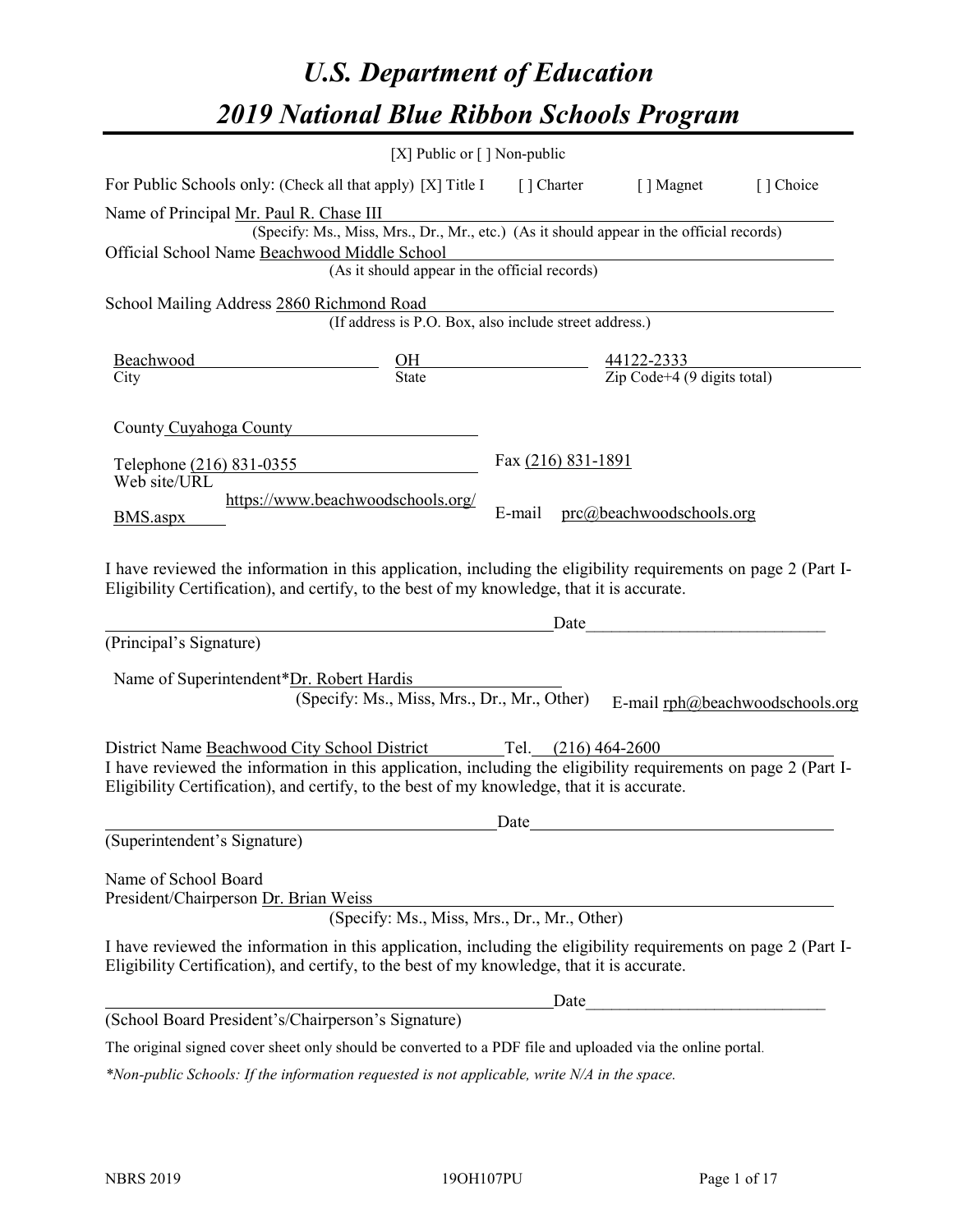The signatures on the first page of this application (cover page) certify that each of the statements below, concerning the school's eligibility and compliance with U.S. Department of Education and National Blue Ribbon Schools requirements, are true and correct.

1. All nominated public schools must meet the state's performance targets in reading (or English language arts) and mathematics and other academic indicators (i.e., attendance rate and graduation rate), for the all students group, including having participation rates of at least 95 percent using the most recent accountability results available for nomination.

2. To meet final eligibility, all nominated public schools must be certified by states prior to September 2019 in order to meet all eligibility requirements. Any status appeals must be resolved at least two weeks before the awards ceremony for the school to receive the award.

3. The school configuration includes one or more of grades K-12. Schools on the same campus with one principal, even a K-12 school, must apply as an entire school.

4. The school has been in existence for five full years, that is, from at least September 2013 and each tested grade must have been part of the school for the past three years.

5. The nominated school has not received the National Blue Ribbon Schools award in the past five years: 2014, 2015, 2016, 2017, or 2018.

6. The nominated school has no history of testing irregularities, nor have charges of irregularities been brought against the school at the time of nomination. If irregularities are later discovered and proven by the state, the U.S. Department of Education reserves the right to disqualify a school's application and/or rescind a school's award.

7. The nominated school has not been identified by the state as "persistently dangerous" within the last two years.

8. The nominated school or district is not refusing Office of Civil Rights (OCR) access to information necessary to investigate a civil rights complaint or to conduct a district-wide compliance review.

9. The OCR has not issued a violation letter of findings to the school district concluding that the nominated school or the district as a whole has violated one or more of the civil rights statutes. A violation letter of findings will not be considered outstanding if OCR has accepted a corrective action plan from the district to remedy the violation.

10. The U.S. Department of Justice does not have a pending suit alleging that the nominated school or the school district, as a whole, has violated one or more of the civil rights statutes or the Constitution's equal protection clause.

11. There are no findings of violations of the Individuals with Disabilities Education Act in a U.S. Department of Education monitoring report that apply to the school or school district in question; or if there are such findings, the state or district has corrected, or agreed to correct, the findings.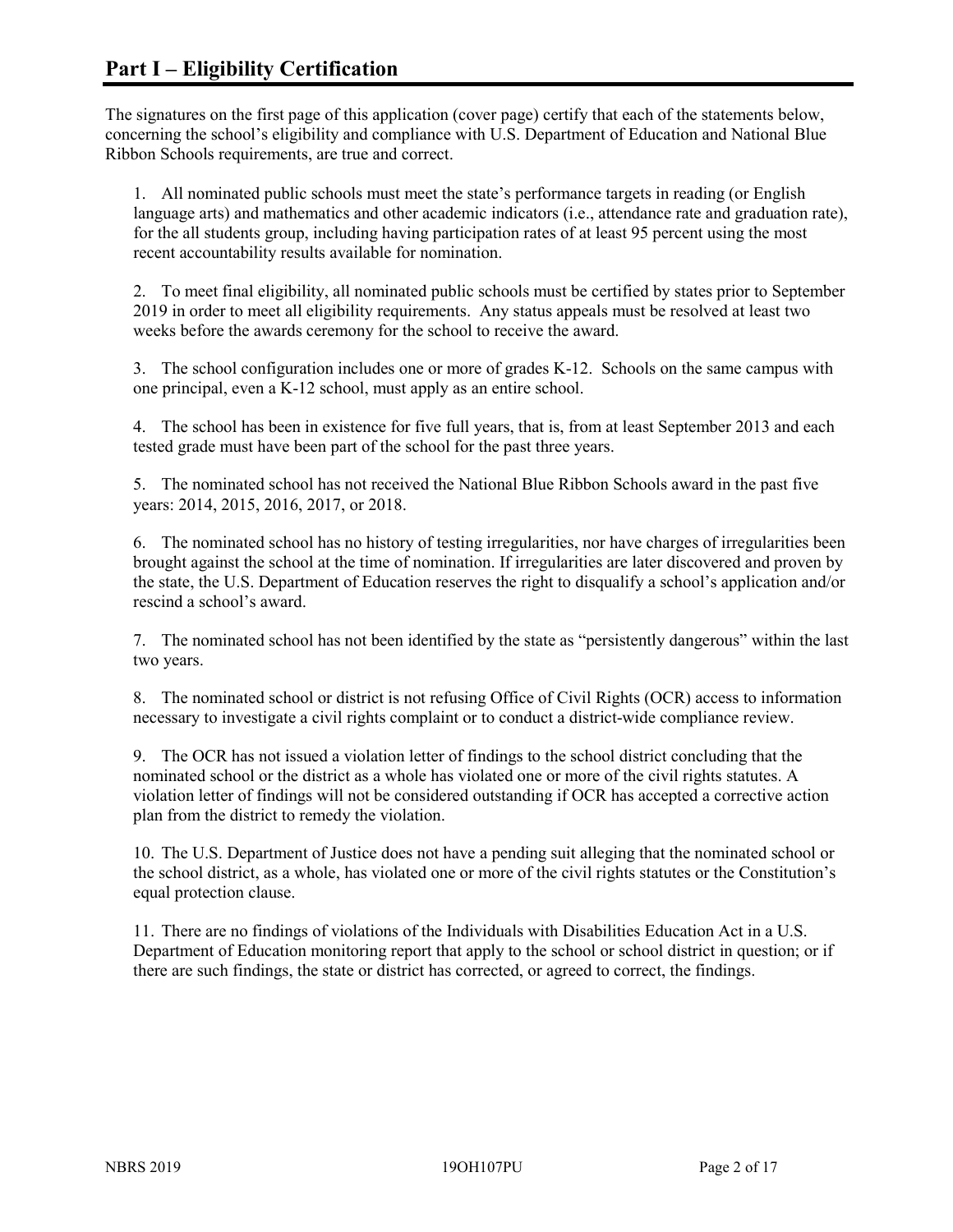#### **Data should be provided for the most recent school year (2018-2019) unless otherwise stated.**

# **DISTRICT**

1. Number of schools in the district  $\frac{2}{2}$  Elementary schools (includes K-8) (per district designation): 1 Middle/Junior high schools 1 High schools 0 K-12 schools

4 TOTAL

**SCHOOL** (To be completed by all schools)

2. Category that best describes the area where the school is located:

[ ] Urban or large central city [X] Suburban [] Rural or small city/town

3. Number of students as of October 1, 2018 enrolled at each grade level or its equivalent in applying school:

| Grade                           | # of         | # of Females | <b>Grade Total</b> |
|---------------------------------|--------------|--------------|--------------------|
|                                 | <b>Males</b> |              |                    |
| <b>PreK</b>                     | 0            | $\theta$     | 0                  |
| $\mathbf K$                     | 0            | $\theta$     |                    |
| 1                               | 0            | 0            | 0                  |
| 2                               | 0            | 0            | 0                  |
| 3                               | 0            | 0            | 0                  |
| $\overline{\mathbf{4}}$         | 0            | $\theta$     | 0                  |
| 5                               | 0            | $\theta$     | 0                  |
| 6                               | 47           | 52           | 99                 |
| 7                               | 56           | 43           | 99                 |
| 8                               | 52           | 54           | 106                |
| 9                               | 0            | $\theta$     | 0                  |
| 10                              | 0            | $\theta$     | 0                  |
| 11                              | 0            | 0            | 0                  |
| 12 or higher                    | 0            | $\theta$     | 0                  |
| <b>Total</b><br><b>Students</b> | 155          | 149          | 304                |

\*Schools that house PreK programs should count preschool students **only** if the school administration is responsible for the program.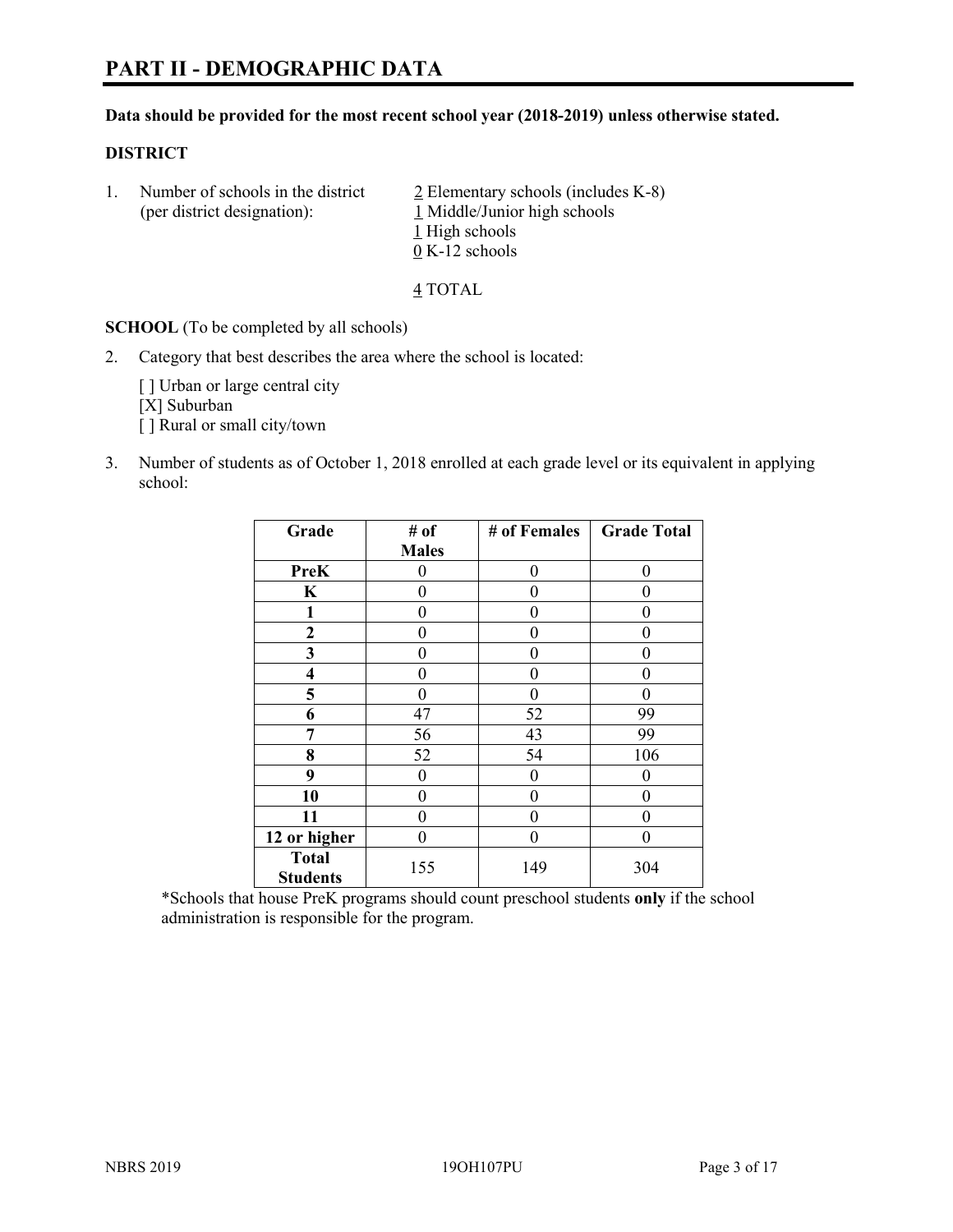4. Racial/ethnic composition of  $0\%$  American Indian or Alaska Native the school (if unknown, estimate): 17 % Asian

23 % Black or African American 2 % Hispanic or Latino 0 % Native Hawaiian or Other Pacific Islander 52 % White  $6\%$  Two or more races **100 % Total**

(Only these seven standard categories should be used to report the racial/ethnic composition of your school. The Final Guidance on Maintaining, Collecting, and Reporting Racial and Ethnic Data to the U.S. Department of Education published in the October 19, 2007 *Federal Register* provides definitions for each of the seven categories.)

5. Student turnover, or mobility rate, during the 2017 – 2018 school year: 9%

If the mobility rate is above 15%, please explain.

This rate should be calculated using the grid below. The answer to (6) is the mobility rate.

| <b>Steps For Determining Mobility Rate</b>    | Answer |
|-----------------------------------------------|--------|
| (1) Number of students who transferred to     |        |
| the school after October 1, 2017 until the    | 15     |
| end of the 2017-2018 school year              |        |
| (2) Number of students who transferred        |        |
| from the school after October 1, 2017 until   | 14     |
| the end of the 2017-2018 school year          |        |
| (3) Total of all transferred students [sum of | 29     |
| rows $(1)$ and $(2)$ ]                        |        |
| (4) Total number of students in the school as |        |
| of October 1, 2017                            | 331    |
| $(5)$ Total transferred students in row $(3)$ |        |
| divided by total students in row (4)          | 0.09   |
| $(6)$ Amount in row $(5)$ multiplied by 100   | 9      |

6. English Language Learners (ELL) in the school:  $4\%$ 

13 Total number ELL

Specify each non-English language represented in the school (separate languages by commas): Arabic, Chinese, Japanese, Korean, Russian, Hebrew, Other

7. Students eligible for free/reduced-priced meals: 13 % Total number students who qualify: 39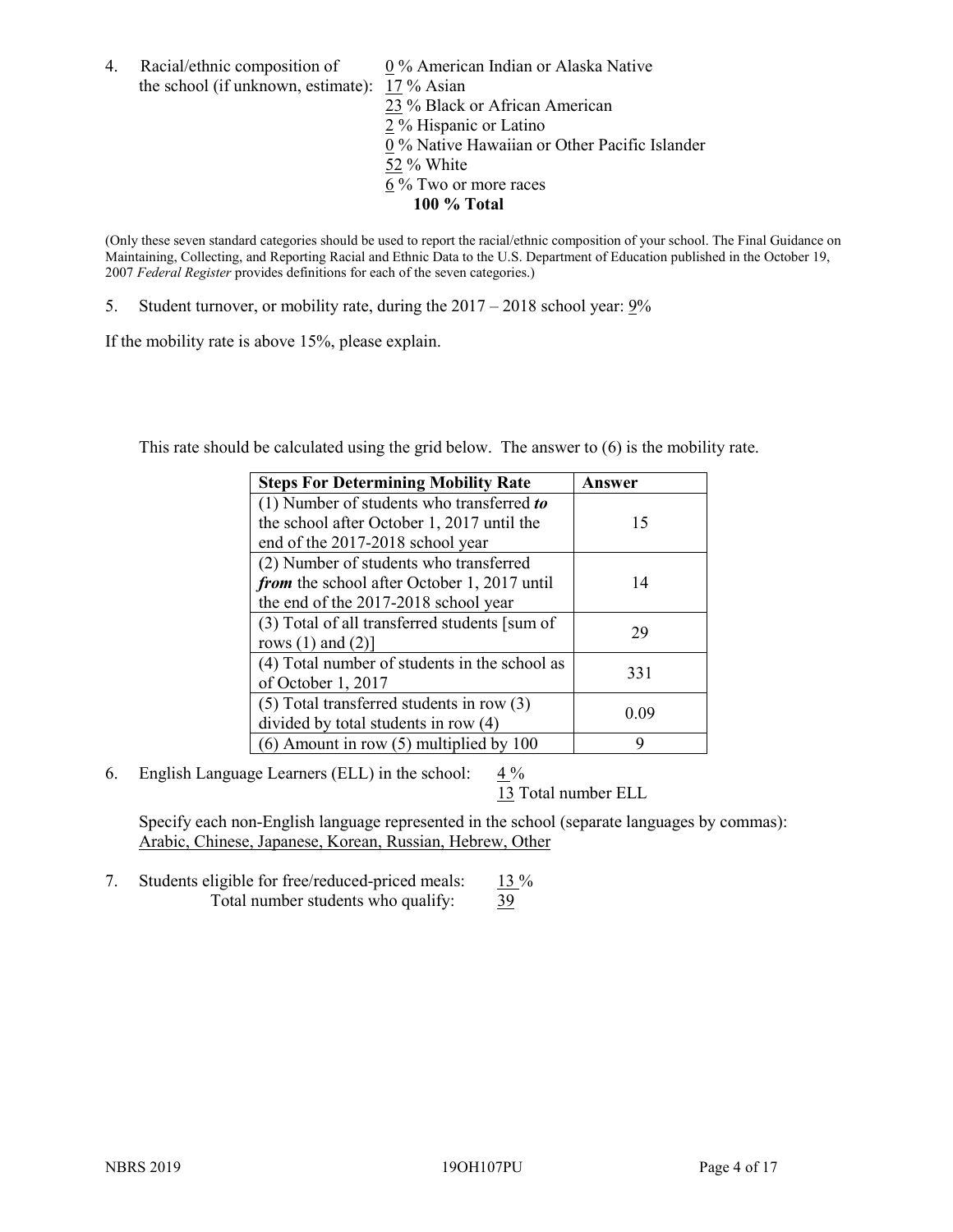58 Total number of students served

Indicate below the number of students with disabilities according to conditions designated in the Individuals with Disabilities Education Act. Do not add additional conditions. It is possible that students may be classified in more than one condition.

| 8 Autism                           | 3 Multiple Disabilities                 |
|------------------------------------|-----------------------------------------|
| 2 Deafness                         | 1 Orthopedic Impairment                 |
| 0 Deaf-Blindness                   | 16 Other Health Impaired                |
| 0 Developmental Delay              | 22 Specific Learning Disability         |
| 2 Emotional Disturbance            | 0 Speech or Language Impairment         |
| $\underline{0}$ Hearing Impairment | 0 Traumatic Brain Injury                |
| 4 Intellectual Disability          | 0 Visual Impairment Including Blindness |

- 9. Number of years the principal has been in her/his position at this school:  $6$
- 10. Use Full-Time Equivalents (FTEs), rounded to nearest whole numeral, to indicate the number of school staff in each of the categories below:

|                                                                                                                                                                                                                              | <b>Number of Staff</b> |
|------------------------------------------------------------------------------------------------------------------------------------------------------------------------------------------------------------------------------|------------------------|
| Administrators                                                                                                                                                                                                               |                        |
| Classroom teachers including those<br>teaching high school specialty<br>subjects, e.g., third grade teacher,<br>history teacher, algebra teacher.                                                                            | 19                     |
| Resource teachers/specialists/coaches<br>e.g., reading specialist, science coach,<br>special education teacher, technology<br>specialist, art teacher, etc.                                                                  | 18                     |
| Paraprofessionals under the<br>supervision of a professional<br>supporting single, group, or classroom<br>students.                                                                                                          | 9                      |
| Student support personnel<br>e.g., school counselors, behavior<br>interventionists, mental/physical<br>health service providers,<br>psychologists, family engagement<br>liaisons, career/college attainment<br>coaches, etc. | 6                      |

11. Average student-classroom teacher ratio, that is, the number of students in the school divided by the FTE of classroom teachers, e.g.,  $22:1$  16:1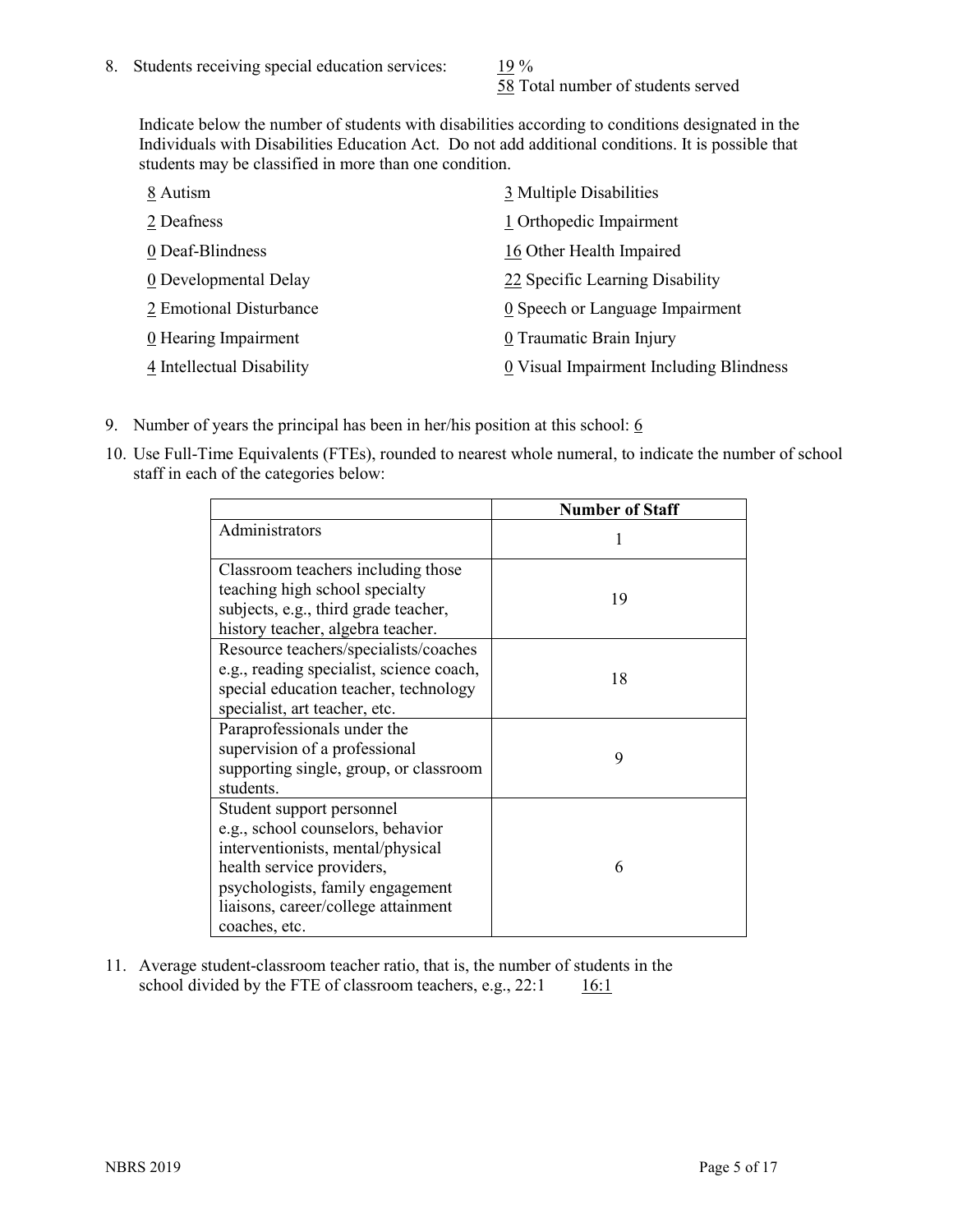12. Show daily student attendance rates. Only high schools need to supply yearly graduation rates.

| <b>Required Information</b> | 2017-2018 | 2016-2017 | 2015-2016 | 2014-2015 | 2013-2014 |
|-----------------------------|-----------|-----------|-----------|-----------|-----------|
| Daily student attendance    | 95%       | 94%       | 96%       | 95%       | 95%       |
| High school graduation rate | $0\%$     | $0\%$     | $0\%$     | $9\%$     | $0\%$     |

#### 13. **For high schools only, that is, schools ending in grade 12 or higher.**

Show percentages to indicate the post-secondary status of students who graduated in Spring 2018.

| <b>Post-Secondary Status</b>                  |       |
|-----------------------------------------------|-------|
| Graduating class size                         |       |
| Enrolled in a 4-year college or university    | $0\%$ |
| Enrolled in a community college               | 0%    |
| Enrolled in career/technical training program | 0%    |
| Found employment                              | 0%    |
| Joined the military or other public service   | 0%    |
| Other                                         | $0\%$ |

14. Indicate whether your school has previously received a National Blue Ribbon Schools award. Yes X No

If yes, select the year in which your school received the award. 1999

15. In a couple of sentences, provide the school's mission or vision statement.

To develop intellectual entrepreneurs with a social conscience.

16. **For public schools only**, if the school is a magnet, charter, or choice school, explain how students are chosen to attend.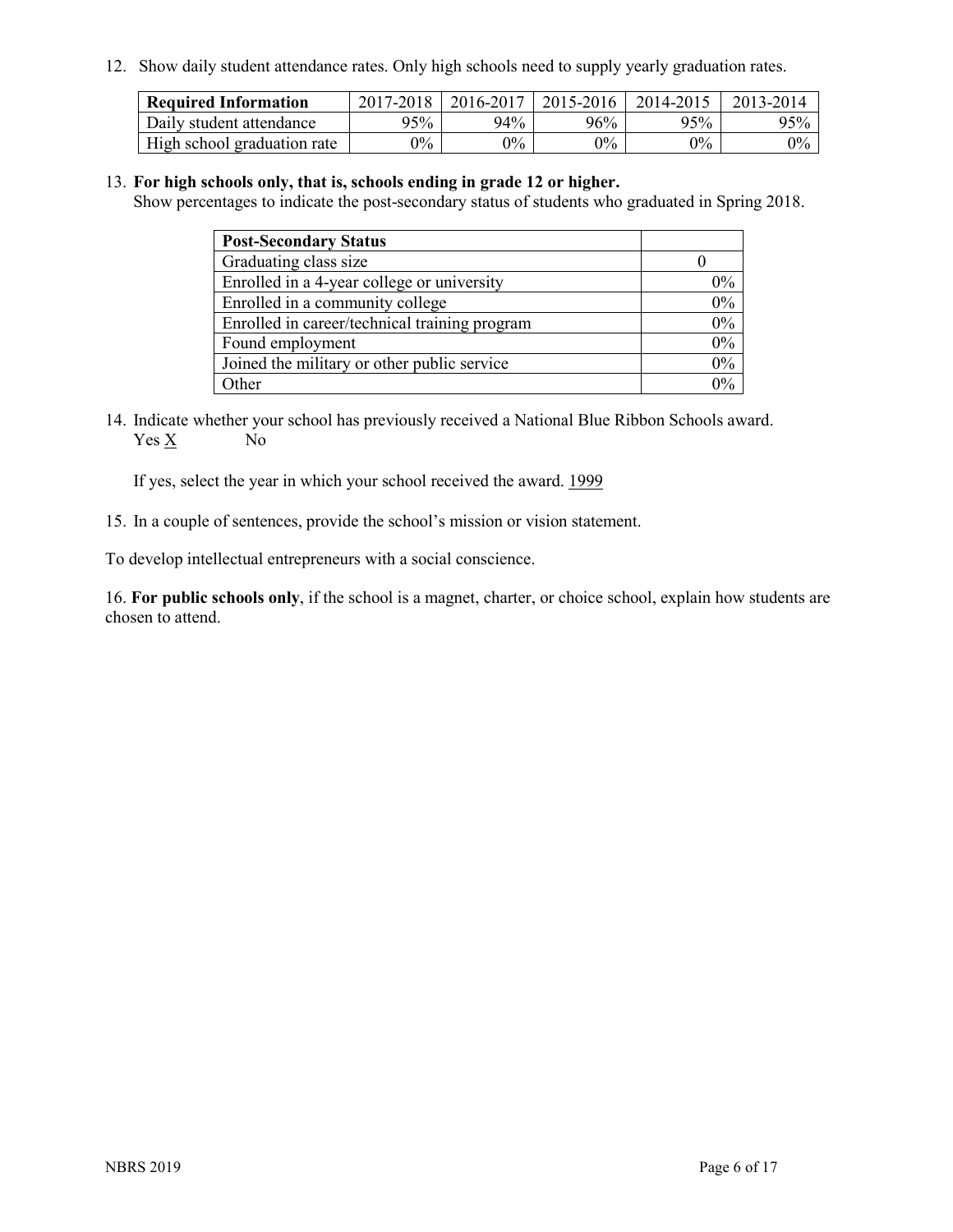# **PART III – SUMMARY**

What makes an education at Beachwood Middle School special? Some things are obvious, like the warm, welcoming feeling you get as you enter the front doors and walk into an indoor common area situated near an outdoor courtyard. You'll see a joy of learning and kids actively engaged in their classes. You can sense the culture that fosters relationships between and among students, teachers, administrators and support staff. Welcome to Beachwood Middle School!

The Beachwood community values education as demonstrated by its high percentage of levy issues passed, most recently passing an operating levy in 2018. In addition, community engagement is evident through numerous events and partnerships. Partnerships with regional businesses and with the medical community have led to the Chagrin Valley Conference Robotics Symposium, the University Hospitals Summer Medical Academy for eighth grade students, multiple partnerships with entities such as the Beachwood City Council, Rockwell Automation, and the Diversity Center of Northeast Ohio. Partnerships with families and teachers have led to the multicultural celebration, Bison Feast and Fest, the Beachwood Federation of Teachers' Family Fun Night, and the annual Kwanzaa Celebration sponsored by school-support organization, Diversity Matters in Beachwood.

The current Beachwood Middle School was built in 2003 as a state-of-the-art facility that not only provided an improved infrastructure but also enhanced educational principles by purposefully designing a studentcentered space. At that time, BMS began the first one-to-one laptop program in Ohio. Utilizing current research data and input from educational experts and stakeholders, the middle school was built to meet the intellectual, physical, social, and emotional needs of adolescents in middle grades. The first floor houses visual and performing arts as well as industrial technology, highlighting the importance of the needs of the whole child. The second floor houses academic classrooms, built surrounding the school's library-media center, which highlights creative exploration and inquiry-based learning.

In 2007, Beachwood Middle School transitioned to serve students in grades six through eight. Due to our history of excellence in education and our city's prime location near premiere medical facilities, universities, and world-class cultural institutions, Beachwood Schools attracts professional families from all over the world. BMS proudly serves a diverse student body comprised of 52% White, 23% Black or African American, 17% Asian, 6% two or more races, and 2% Hispanic. This diversity is evidenced by the many languages spoken and religions practiced by our students. BMS celebrates our students' diversity of experience and perspective. We provide multiple opportunities to help students transition to our school with services and programs such as English Learners (EL) services, affinity groups for African American and LGBTQ+ students (MAC Scholars and Gay-Straight Alliance), Advisory (time dedicated daily for students to conference with teachers), the Where Everyone Belongs (WEB) transition program, and the Many Cultures One Bison program.

Beachwood Middle School is unique in its true team concept in which faculty members meet daily during a common planning period for interdisciplinary, grade-level teams. This model of shared decision making includes team-based discipline, interdisciplinary unit planning, student and parent conferences, the Response to Intervention progress monitoring, and both short- and long-term planning. In addition, one hour every Wednesday morning is reserved for teacher professional development within Professional Learning Communities. BMS boasts a 16:1 student-teacher ratio and a comprehensive tiered curriculum achieved through personalized scheduling to meet student needs. All students have the opportunity to excel in ELA, Math, Science, Social Studies, and a World Language. In addition to the core curriculum, students have a comprehensive unified arts schedule that includes visual art, music appreciation and keyboarding, and industrial technology. Beachwood sets itself apart by offering daily physical education classes and a student's choice of orchestra, band, or choir.

Beachwood Middle School embraces the inclusionary model for special education students, who make up 19% of our school population. Virtually all special education students are educated in regular education classrooms. Our model of special education services includes interventionists co-teaching in core classes and behavioral supports. BMS also houses a moderate/intensive special education program and a deaf and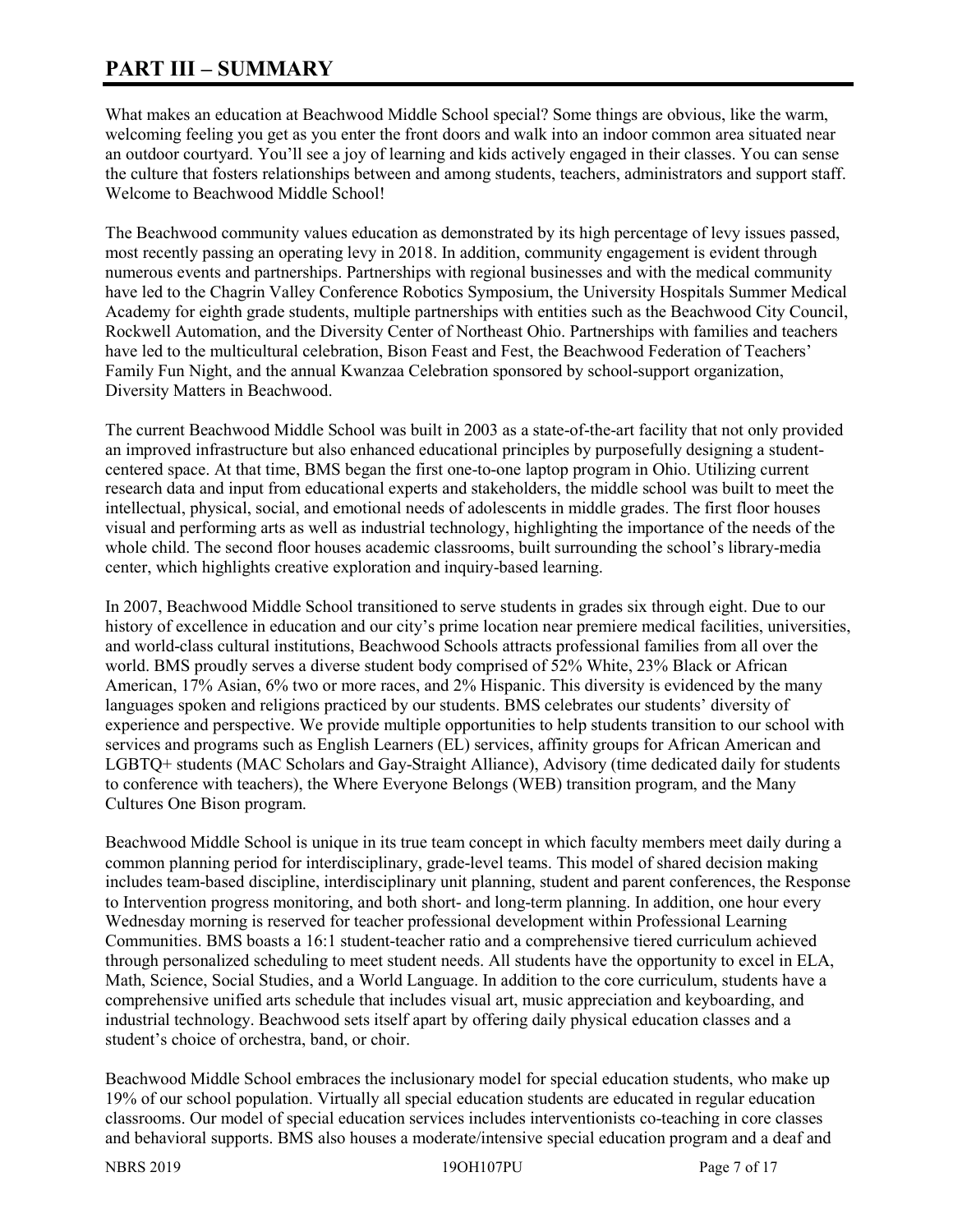hard of hearing unit for a consortium of school districts.

Another aspect of the BMS school population is that 27% of our students are identified as gifted. They are served through a variety of accelerated, honors, and gifted classes. These classes emphasize critical thinking, cross-curricular connections, an increased pace, and enhanced depth and breadth of content. Furthermore, students' social-emotional wellness is supported by direct instruction from gifted intervention specialists.

The evolution of Beachwood Middle School's culture followed from its 1999 Blue Ribbon Award, which was a product of its forward-thinking approach to best practices for developing the whole child. The school philosophy is represented in our behavioral framework, SWAG: Success, Willpower, Attitude, and Goals. BMS is constantly adapting to meet the needs of its ever-changing population and has played an important role in Beachwood's continued status as a desirable community in which to live. This is demonstrated in Beachwood's consistent top rankings, including the Middle School being named a National School to Watch ongoing since 2007.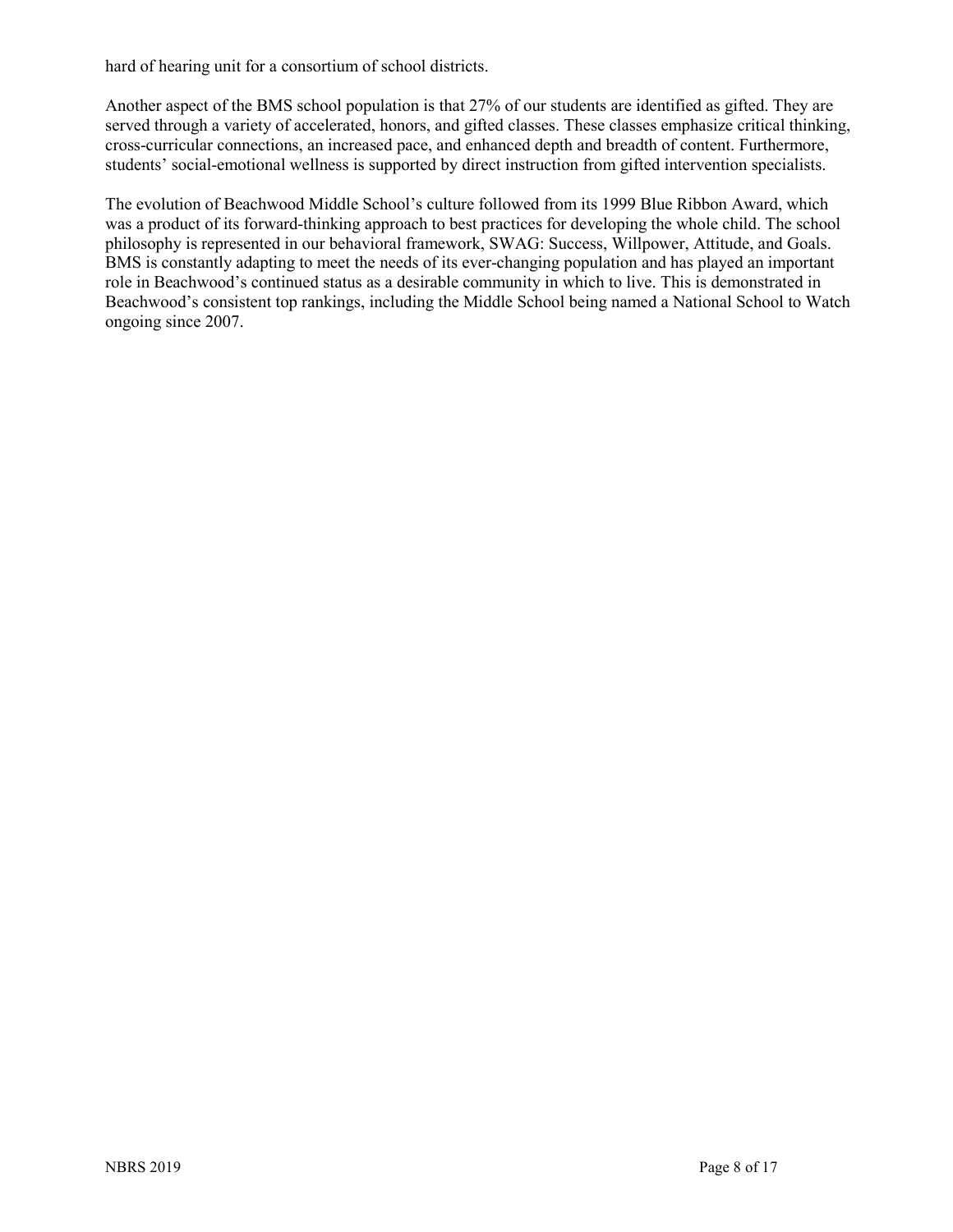# **1. Core Curriculum:**

# **1a. Reading/English language arts:**

Beachwood Middle School utilizes a variety of assessment technologies to promote student learning. Data from district-created assessments, standardized tests such as AIR, and diagnostic tests such as STAR, assist in determining appropriate instructional strategies, interventions, and course placement for each individual student. Beachwood Middle School teachers continuously engage in the formative assessment process with applications like Kahoot, Pear Deck, Edulastic, and Google Forms. These technologies not only guide teacher instruction and differentiation, they also engage students by ensuring that every student voice is heard during every lesson. This engagement, in turn, promotes student achievement. (Please note that these practices are used consistently throughout all core curriculum, not just ELA.)

The Beachwood Middle School Reading/English Language Arts department addresses learning standards through a novel-based curriculum, chosen for its authentic approach that allows for cross-cultural, inclusive student representation. Thematic connections between novels and paired nonfiction texts are used to communicate the real-world significance of material in both a personal and universal way. That significance is developed in part by the diversity of Beachwood Middle School's course materials, which reflect the diversity of its students. Courses include texts that represent a variety of global cultures and experiences. Choices are made purposefully in order to integrate multiple perspectives into the content. Literature in all classes represent different genders, races, religions, socio-economic statuses, and geographic locations. This literature is a reflection of the real-world lessons being taught in all classes, thereby providing relevance to our students' lives. Student comprehension of reading material is formatively assessed in critical thinking tiers that parallel Bloom's Taxonomy. By using questioning across the taxonomy, teachers are able to differentiate instruction based on comprehension and provide enrichment for gifted students. Writing skills are developed through narrative and essay writing and through one-on-one conferencing that allows each student to receive personalized writing instruction. Vocabulary study is embedded in the curriculum to improve reading comprehension as well as to advance students' understanding of the importance of diction in decoding meaning and expressing ideas. Speaking and listening skills are addressed on a daily basis through informal class discussion and formal Socratic Seminars that highlight the importance of students engaging in respectful and generative dialogue.

Students at Beachwood Middle School have an array of options for differentiating scope and sequence in course selection based on their needs and interests. In English Language Arts, all sixth grade students are provided with a double period of instruction, which allows for enhanced differentiation. Seventh and eighth grade students have the ability to advance to Honors ELA, which allows students to pursue writing and the study of literature in more depth and nuance. Conversely, seventh and eighth grade students in need of additional instruction have access to support courses that allow them to take two periods of ELA coursework to access grade-level material while simultaneously working on skill deficits.

# **1b. Mathematics:**

In math, students have the opportunity to be single or double-grade accelerated by taking coursework that includes Math 7/8A, 8B/Algebra 1, and Honors Geometry. Algebra and Geometry are high-school level courses. An amazing 42% of our school's students are enrolled in accelerated math courses.

The mathematics curriculum is focused on developing critical thinkers who apply mathematical practice standards to tackle complex problems in a variety of situations. Emphasis is placed on developing core skills which can then be applied to more complex, non-routine problems and situations. New concepts may be developed through hands-on explorations with manipulatives or with interactive online tools like DESMOS. Developmentally appropriate strategies such as a spiraling curriculum, whole group explicit instruction, problem-based learning, and collaborative guided explorations are utilized to facilitate the mastery of foundational skills. Within each course, online programs like STAR, ALEKS, and TenMarks are used to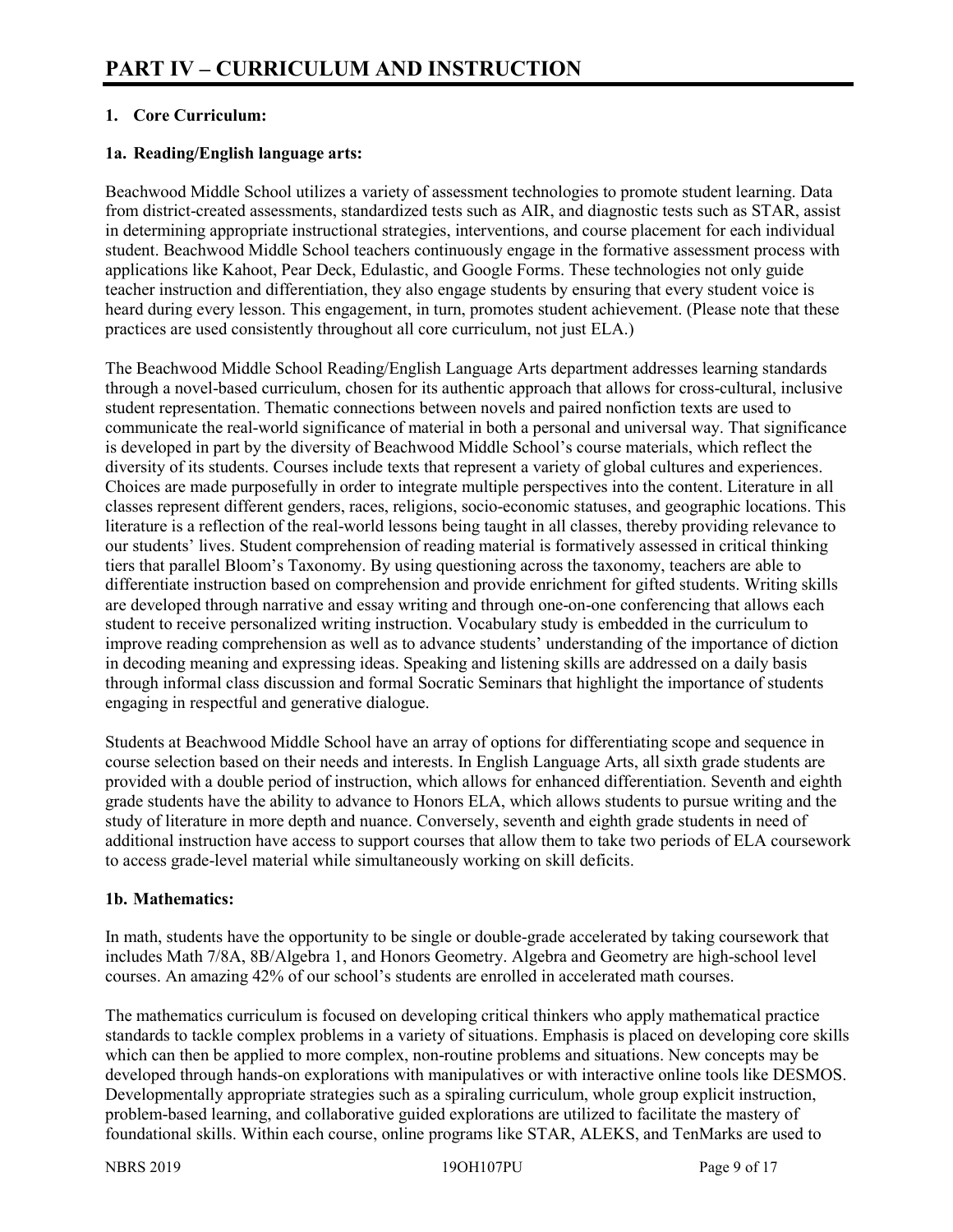assess and individualize material for students by providing intervention, review, and enrichment material with video support. In addition to differentiating within classes, the math department offers additional courses that provide support or acceleration as dictated by student needs.

Beachwood Middle School also offers support courses in math that allow students to take two periods of coursework to access grade-level material while simultaneously working on skill deficits. In addition, we have created multiple opportunities for students to join accelerated math classes through a Math 6 Extension and an 8A Math bridge program offered to seventh graders enrolled in the grade-level Math 7 course.

# **1c. Science:**

The BMS science curriculum is also focused on inquiry-based learning. Students are challenged to think about scientific connections outside the classroom, as well as to develop scientific skills while conducting explorations into the content standards. Varied approaches to mastering concepts come from hands-on lab activities, online simulations, reading and writing in the content area, and different usages of classroom technology. Data collection and analysis is continually a focus reinforcing that students need to be able to support conclusions. Extension opportunities for enrichment in all classes as part of differentiation is added to labs to challenge groups/students that work at a faster pace and have already shown mastery. To meet some of the learning objectives, students may complete project-based units where they can show mastery through multiple final products, presentations, or creative writing. Students work collaboratively to solve challenges by working in groups. This can include homogeneous and heterogeneous ability grouping for a range of experiences. Content reading and writing through numerous activities are used to connect science content to real-life examples, problems, or debates. Differentiated instruction meets the needs of all students across a diverse learner environment as well as tiered learning opportunities available through our gifted science and advanced science course sequences, in which three years of curriculum standards are compacted into two. Eighth grade students then have the opportunity to take Honors Biology, a high school level course.

# **1d. Social studies/history/civic learning and engagement**

Social studies is taught at BMS using an inquiry-driven approach that engages students in exploration, interdisciplinary content, and the construction of knowledge through project-based learning. To create a more inclusive curriculum, a theme of human rights is adopted in the 6th and 7th grade curriculum so students learn historical content while making connections to pressing issues in the world today. In 8th grade, students build on the theme of human rights for an interdisciplinary capstone project. Students leave a lasting legacy, as their projects become the tools of learning for future students through their "digital footprint." BMS teaches students, not just content; our goals push beyond the state standards. The BMS Social Studies Department demonstrates this through nine goal statements for what students will attain by the time they graduate. These include: appreciate nuance, evaluate issues from multiple perspectives, demonstrate empathy for others, regularly reflect on personal efforts, respectfully participate in communities, and practice making socially appropriate choices. We believe in developing the whole child.

The world is far different in 2019 than just 20 years ago. Beachwood Middle School is on the cutting edge of ubiquitous computing in the classroom. In Social Studies classes as well as throughout the curriculum, technology is used to transform the role of the teacher from direct instructor to a guided facilitator. This way teachers can provide individualized instruction to students who struggle, while providing other students greater depth around more abstract concepts. BMS students thrive in their personalized learning journey. Our one-to-one laptop program impacts everything we do from instruction to assessment.

#### **1e. For secondary schools:**

# **1f. For schools that offer preschool for three- and four-year old students:**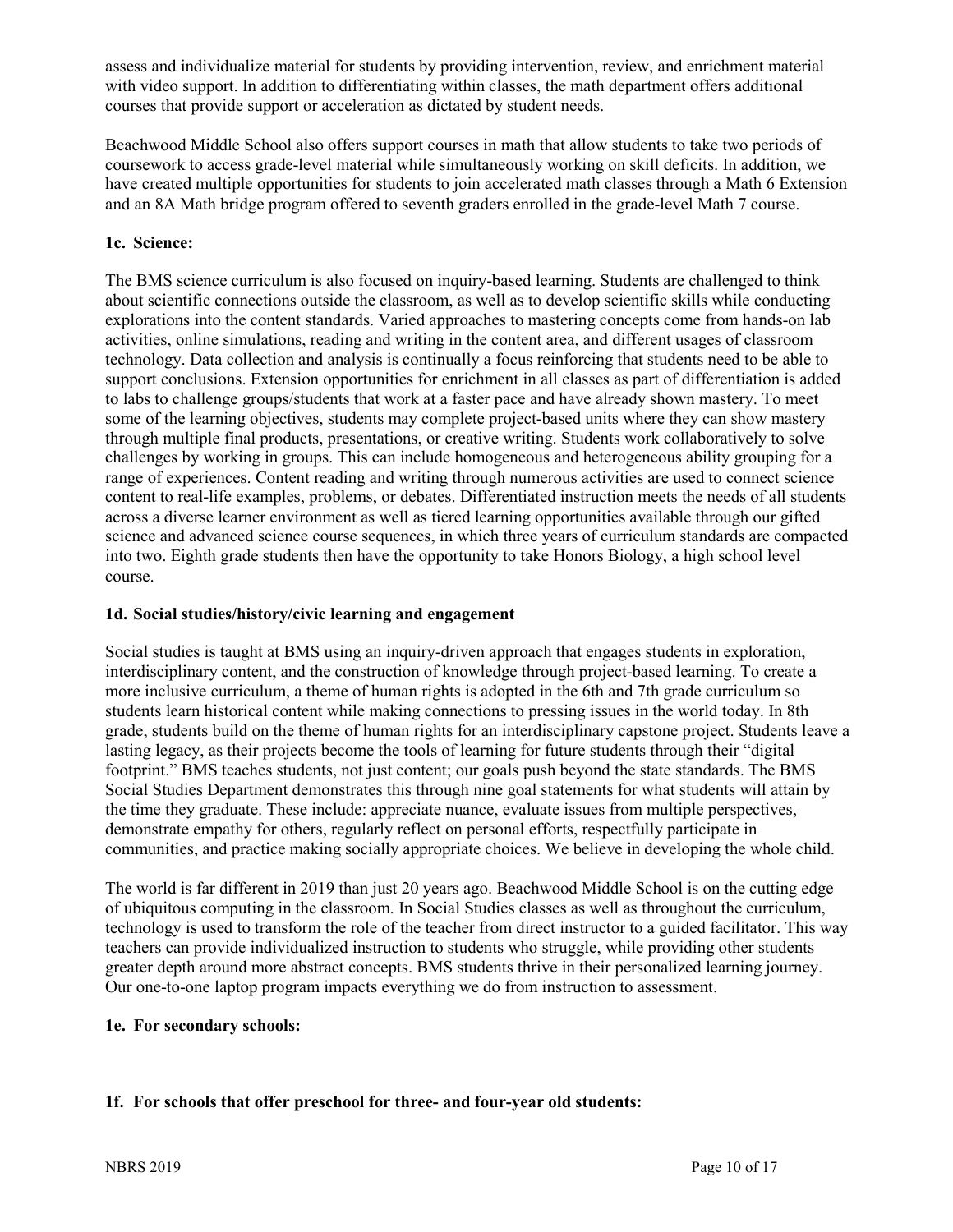# **2. Other Curriculum Areas:**

Unified Arts: Industrial Technology, Music Appreciation and Piano, and Visual Arts

All Beachwood Middle School Unified Arts courses follow national and state standards for the benchmarks of student success. The Unified Arts classes include Industrial Technology, Music Appreciation/Piano, and Visual Art. Students have Unified Arts 44 minutes a day on a six-week rotation in 6th grade and a twelveweek rotation in 7th and 8th grade.

#### Industrial Technology

BMS students experience design and engineering opportunities during a three-year curriculum. Industrial Technology allows students to design projects using digital photo imaging, digital 3D modeling, robotic coding, and block-based coding. Projects include airplane design, bridge building, gumball machine creation, and the building and racing of mouse trap cars.

#### Music Appreciation and Keyboarding

During a three-year curriculum, students learn how to read music, play the piano, and explore a wide variety of musical genres. Students begin the 6th grade class by learning keystrokes and reading music. Utilizing 20 keyboards, students progress through a series of musical pieces at their own pace. Each student experience culminates with a piano recital in 8th grade.

#### Visual Arts

In 6th, 7th, and 8th grade, students take visual arts classes that allow them to experience painting, drawing, black and white photography, and ceramics. Student work is displayed during an art exhibition at the Beachwood Community Center and Beachwood Place Mall. The middle school art experience includes an optional art club after school. Many students learn how to use the pottery wheel and are trained in the art of throwing.

#### Music: Band, Orchestra, and Choir

Musical learning experiences take place daily. Students choose one of the ensembles and are instructed daily. Music instruction is based upon a variety of philosophies including Kodaly, Suzuki, and traditional methods including an integrated technology component. All students have the ability to achieve musically with sequentially guided steps. The national learning standards are addressed using technology, aural skills, tone building, and melodic, harmonic, and rhythmic sequencing materials.

Beachwood Middle School offers Band, Orchestra, and Choir. Each class performs at the Ohio Music Education Association competition each school year. To culminate the musical experience, the ensembles compete at Cedar Point Amusement Park in May against multiple Northeast Ohio schools. Orchestra has performed in the community at University Hospitals Ahuja Medical Center and Severance Hall during the holiday season.

World Languages: Spanish, Chinese, Hebrew, and Online Latin 1

#### Spanish

Spanish is offered as a 6th grade exploratory class and levels one and two are taught to 7th and 8th grade students. Spanish utilizes immersion techniques through TPRS (Teaching Proficiency through Reading and Storytelling). Vocabulary is taught based on the 100 most common words in the Spanish Language. Students have the opportunity to integrate culture and conversation during celebrations, share Spanish food, and immersion through literature by reading two novels a year.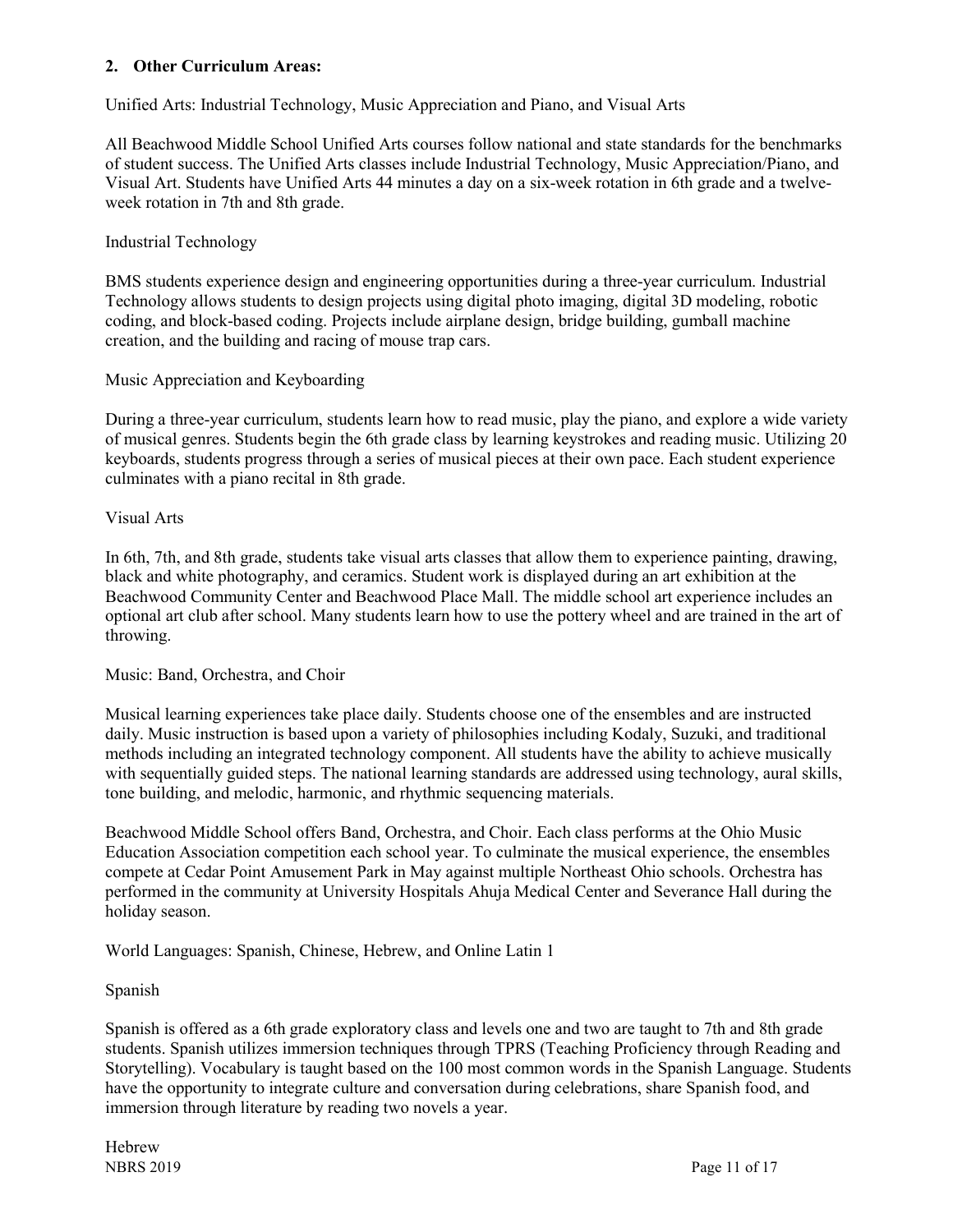Hebrew is offered as a 6th grade exploratory class and levels one and two are taught to 7th and 8th grade students. Hebrew emphasizes the language acquisition skills of reading, writing, speaking, and listening. Throughout the year, cultural activities are integrated into the classroom. Students work with Israeli mentors from the Jewish Education Center of Cleveland to explore the culture and history of Israel.

# Chinese

Chinese is offered as a 6th grade exploratory class and levels one and two are taught to 7th and 8th grade students. The Chinese curriculum is based on both Traditional and Simplified fonts and texts. Cultural experiences are taught through food recipes, songs, and the 101 traditional phrases of Chinese. Our teachers and students participate in programming from the Confucius Institute at Cleveland State University.

# Online Latin

Online Latin is offered to 7th and 8th grade students as a distance-learning option. The study of Latin improves knowledge of both English vocabulary and grammar, an expanded understanding of the relationship of the ancient world to the present, and appreciation of other languages and cultures. Latin is the language of law, government, medicine, and sciences.

# Additional Offerings

# Physical Education and Health

Students participate in physical education at Beachwood Middle School everyday during the 6th, 7th, and 8th grade. Health units are embedded throughout the year in three-week units. The focus of physical education is on improved personal health and fitness goals. The curriculum highlights team building as well as the acquisition of skills that further enhance life-long activity for students.

#### Video Broadcast

Students have the opportunity to participate in one semester of video production. Video broadcast class creates monthly student news videos that are viewed by all the students during advisory. The video production class allows students to utilize the latest video editing equipment.

# **3. Special Populations:**

Beachwood Middle School meets the needs of all students with a response to intervention model. Data collection from multiple modes of assessments drives our interventions for students. Formative and diagnostic assessments assisted by technology are used regularly in the classroom. Some of these include STAR reading and math, Accelerated Reader, Pear Deck, Kahoot, Aleks, Google Forms, Socrative, Quizzizz, Quizlet, Edulastic, CommonLit, Vocab.com, NewsELA, and Study Island. Students are identified in grade-level teams and provided with tiered services based on need. Tier one interventions include but are not limited to: one-on-one student/teacher conferencing, advisory reteaching, differentiated grouping for reteaching and enrichment, chunking assignments, and use of graphic organizers. Tier two interventions include after-school study club (transportation provided), study skills courses, math lab, reading lab, and Title I tutoring services.

NBRS 2019 Page 12 of 17 Special Education services include specialized instruction with an interventionist or instructional aide following a co-teaching model within core classrooms. The inclusion model is one of the strategies being utilized to address the 10% achievement gap that exists for our school. BMS fosters an inclusion model for students with special needs wherever possible. In addition, special education students also receive a resource period for reteaching and specialized services. Those students who are serviced through our moderate/intensive special education program have the opportunity to share experiences within the unified arts courses, music therapy with the Cleveland Music Settlement, adaptive PE, and a variety of field trips that practice life skills. The Deaf and Hard of Hearing consortium program is housed at BMS. Students not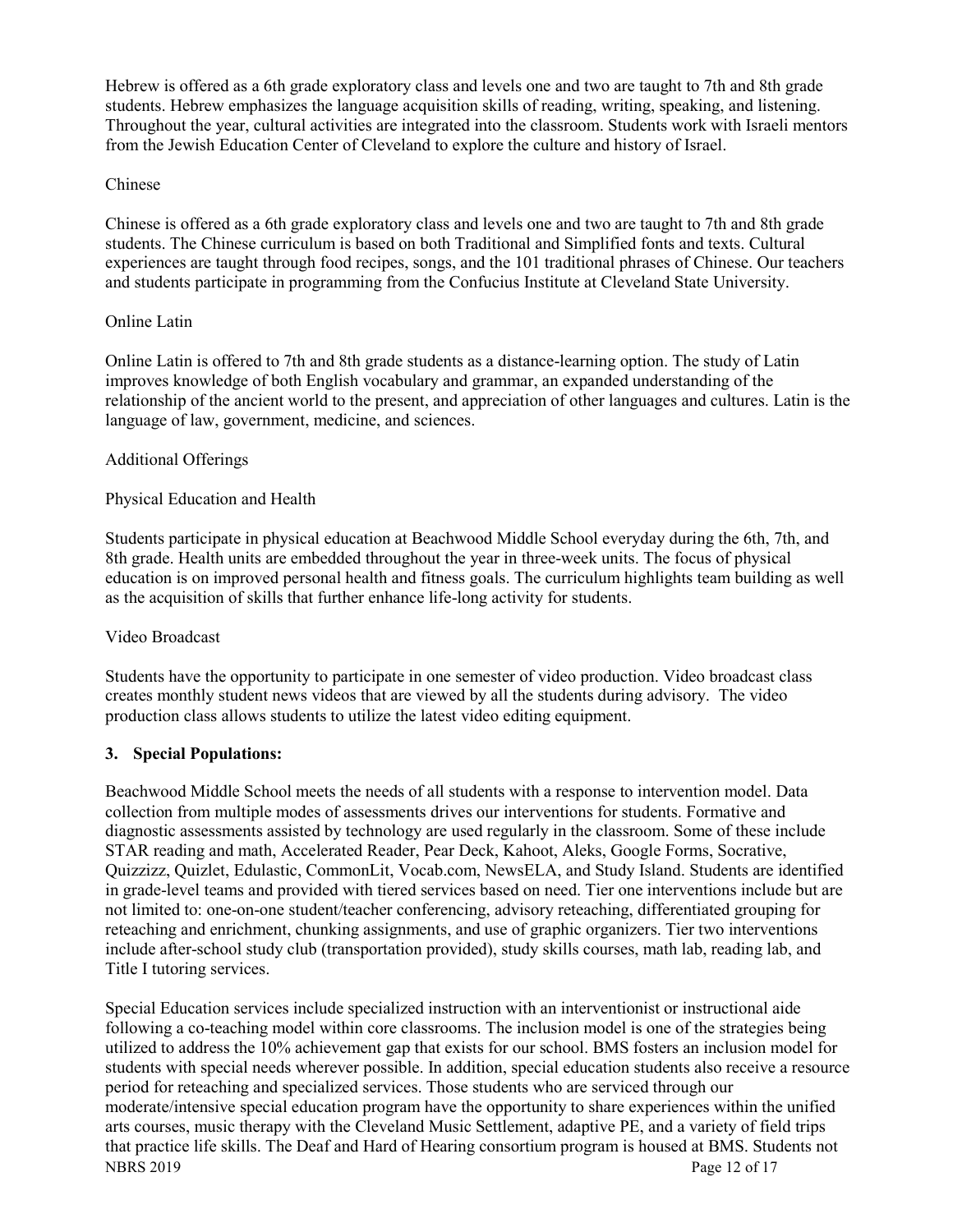only have their own interpreter who stays with them throughout the day, they also have a deaf mentor. BMS strives to create an inclusive environment for deaf students, which includes teaching hearing students American Sign Language in after-school clubs and activities such as Sign Choir.

English Learners (EL) are each assessed upon entry to the school for English competency. Students who are eligible for services receive a daily intervention class with a certified EL teacher. The EL teacher collaborates with the regular education teachers and provides supplemental materials to assist each student's ability to access the general education curriculum. Some examples of assistive technology in this program include Rosetta Stone and Google Translate.

Beachwood Middle School has a science-based gifted program. Students are identified for the program based on a superior cognitive IQ score. The school has recently shifted to the Naglieri Nonverbal Ability Test in an effort to be more inclusive of traditionally underrepresented populations. The gifted intervention specialist supports social-emotional wellness and executive functioning skills through lessons in the homogeneous group. For example, students recently had the opportunity to take part in small group learning sessions with Dr. Susan Rakow, a renowned author and clinical psychologist who specializes in counseling gifted students. Dr. Rakow also hosted an evening program for parents. Beachwood Middle School also offers a variety of honors courses in ELA, math, and science (see subsection "Core Curriculum and Instruction") to meet the needs of high-achieving students who are not identified as gifted.

Beachwood Middle School has an achievement gap of 10% or more points between the test scores of all students and its African American students. In conjunction with a diversity consultant from the higher education world, the staff has focused on structural changes inside the district that include making changes to curriculum in order to enhance equity. Furthermore, the staff has focused upon developing positive relationships with African American students and parents. Beachwood Middle School works with our school support organization Diversity Matters in Beachwood to review and establish programming that supports African American students academically. One program is a Saturday morning academy run by African American parents that supports English and Mathematics. Another program is an eighth to ninth grade transition summer boot camp, which fosters a growth mindset and increased student confidence in upcoming academic content. BMS also has a MAC Scholars mentor program that supports African American students.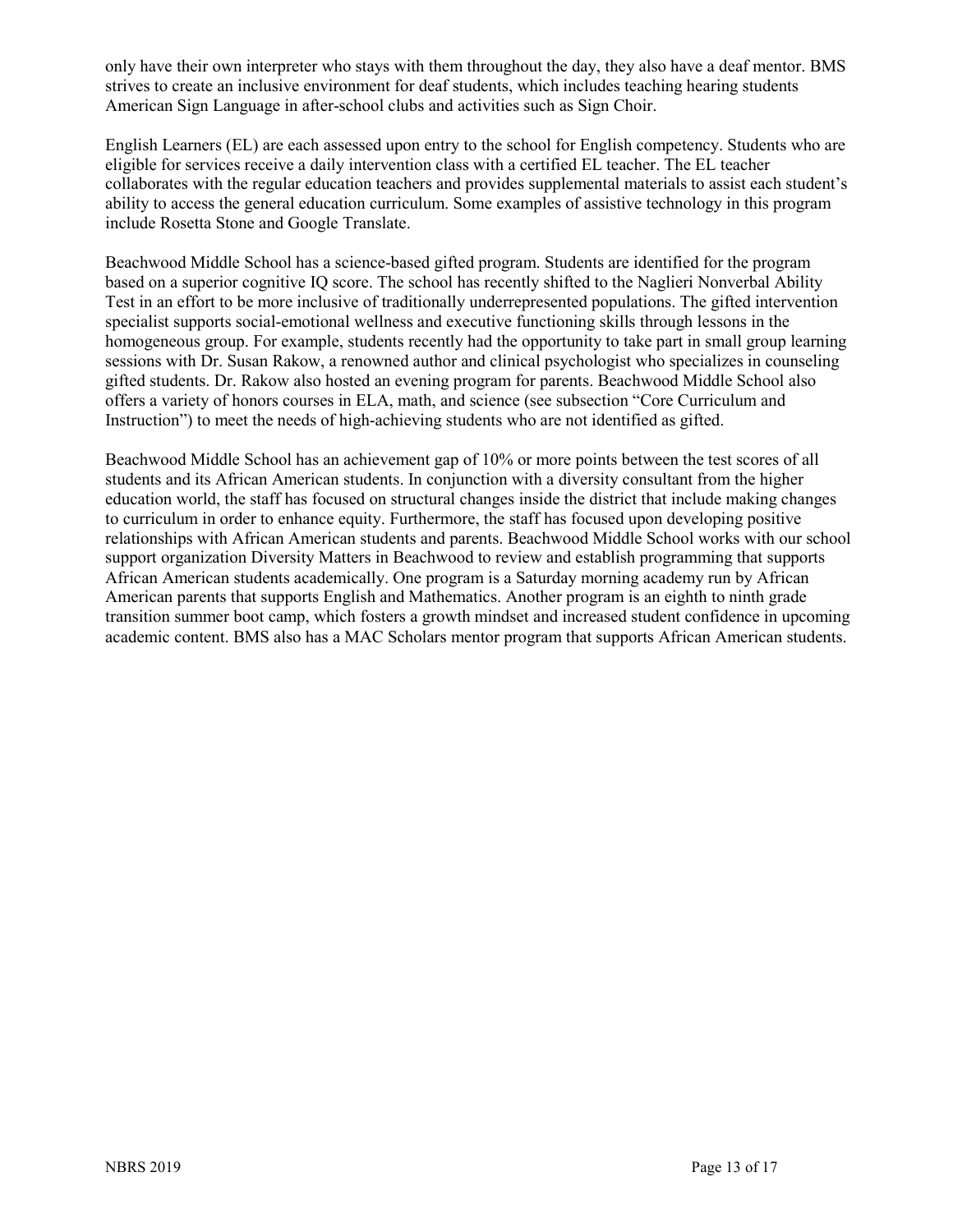# **1. School Climate/Culture:**

As you enter the doors of Beachwood Middle School, you can sense the culture that fosters relationships between and among students, teachers, administrators, and support staff. Beachwood Middle School has something to offer every child. An advisor matches each student with an advisory group and teacher where there is an emphasis on building an inclusive community within the school. In addition to typical middle school clubs and athletics, BMS also offers a Lego Robotics team, Destination Imagination, Model UN, LGBTQ+, Math Counts, Power of the Pen, Science Olympiad, and one of only three middle school Red Cross Clubs in Ohio.

The Positive Behavior Intervention and Support Committee developed the SWAG program to promote a healthy school culture. Students strive for Success, Willpower, Attitude, and Goals. This program helps teachers to develop positive relationships with students and acknowledges the small things that make students successful and builds a healthy atmosphere. Each week, students from each grade level have the chance to be recognized as the SWAG student of the week and earn breakfast with the principal. The students' behavior creates a culture of trust that allows students an atypical level of independence. Students often have the opportunity to work together outside the classroom videotaping, playing music, and collaborating on assignments in the hallways or common areas.

The BMS counseling department facilitates activities and lessons addressing the social-emotional wellness of students, such as this year's Be Present Campaign, which kicked off with a school assembly and includes follow-up lessons with the guidance counselor at each grade level throughout the year. Be Present teaches our students how to be effective supporters for one another when someone is struggling and to know when it is appropriate, and perhaps critical, to involve an adult. Our school counselor runs multiple peer groups for students to support developing positive relationships and executive functioning skills. Separately, our Social Advocates for Youth (SAY) counselor provides support for students' mental health and organizes wrap-around services from partner organizations in the community.

Another unique aspect of the culture within Beachwood Middle School is the friendly community created by our teachers and staff. Collaboration is at the core of Beachwood Middle School's work due to the teaming and co-teaching models. Teachers frequently collaborate to support one another inside and outside of school, which is representative of sincere camaraderie. This translates into an open, welcoming atmosphere throughout the building. Teacher turnover at BMS is extremely rare; Beachwood teachers choose to stay in Beachwood.

#### **2. Engaging Families and Community:**

Beachwood Middle School strives to engage our families and the community in the educational experience. For transitioning 6th grade students, parents are invited to an informational night in April prior to the 6th grade school year. Student WEB leaders (Where Everyone Belongs) meet with new 6th graders and their families and provide tours of the middle school. In August, Diversity Matters in Beachwood, Beachwood Community PTO, and middle school staff members visit the houses of new Beachwood families and welcome them with a "goodie bag" of items from the Beachwood Schools and our school support organizations. In September, parents are invited to curriculum night where they follow student schedules and learn about our middle school curriculum and programming. Parent-teacher conferences are held in November. All parents have an opportunity to meet with teachers during conferences.

Beachwood Middle School provides families multiple opportunities to engage with parent support groups in the community. The PTO sponsors a variety of forums throughout the school year. Most recently the PTO sponsored a "Social Media Reality" night where parents learned about some of the newest "realities" on social media from local law enforcement and the city prosecutor. The PTO sponsors cultural celebrations such as the Bison Feast and Fest. This event invites our families, who hail from across the globe, to celebrate our community's diversity through the sharing of home-cooked cuisine representative of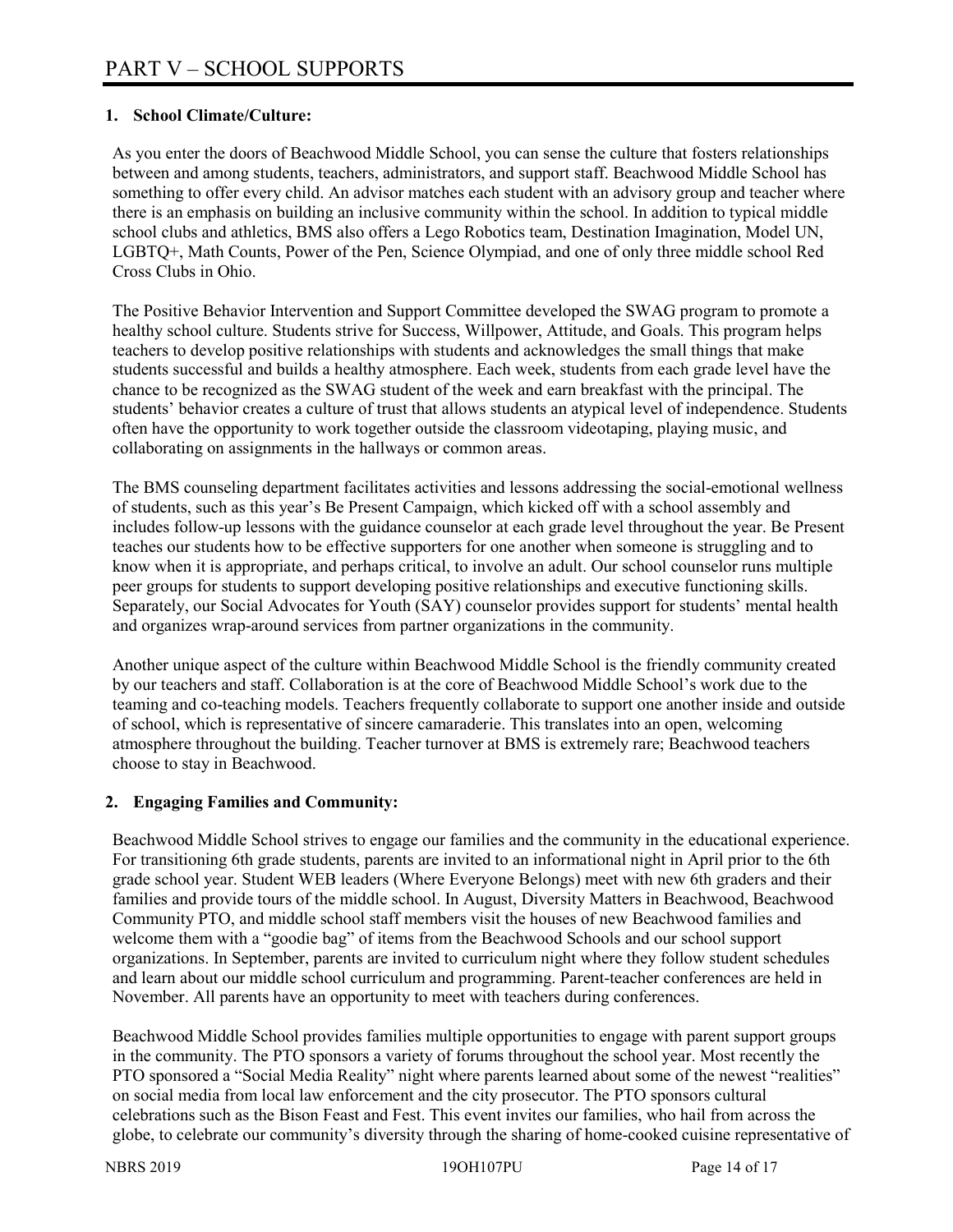their heritage and traditional performances from around the nation and globe. Another parent group, Diversity Matters in Beachwood (DMIB), engages families with a focus on the African American experience within Beachwood. DMIB hosts events such as Kwanzaa and Black History Month celebrations. DMIB also worked with middle school staff to create an 8th grade to high school transition summer academy.

The middle school staff strive to provide consistent and timely communications with families and the community. The principal communicates weekly about upcoming events, student recognition, and enrichment/support service opportunities. Teachers communicate regularly with families through emails, daily planners, and phone calls. Teachers often meet with parents during the daily time dedicated to work among the grade-level teams. Parents also have access to student grades through the online gradebook, Infinite Campus. All middle school teachers use Google Classroom which provides parents access to all student work and their calendar of work through access to Google Calendar.

A variety of academic programming and extracurricular activities allow Beachwood Middle School to partner with families and local businesses throughout the school year. BMS partners with outside organizations such as Rockwell Automation to host an annual robotics symposium. This symposium allows all Chagrin Valley Conference schools (our district's athletic conference) to meet for a day of robotics learning and competition. Beachwood City Schools partners with University Hospitals Ahuja Medical Center for a Medical Academy program. Students attend monthly seminars and a two-day camp experience in the summer of their 8th grade year. The programming continues through the four years of high school. Beachwood Middle School's robust extracurricular programs are detailed earlier in this report.

# **3. Professional Development:**

Beachwood Middle School's schedule is structured to encourage continuous professional development. Teachers meet daily in cross-curricular grade level teams. These meetings are student centered; they provide teachers with time and space to address specific student needs by sharing best practices, such as implementation of new technologies and discussion of pedagogy, such as methods for formative assessment.

Teachers also meet weekly in content-specific professional learning communities (PLCs). A great deal of emphasis this year has been placed by our PLCs on the formative assessment process. Teachers have shared a variety of assessments they have been utilizing formatively. They have analyzed assessment data and shared ideas and feedback with one another to plan the best use of data and what types of instructional approaches are pointed to by that data, including re-teaching and/or spiraling for struggling students and enrichment/compacting when students demonstrate mastery.

Student achievement is also supported by monthly staff-led meetings where best practices in teaching strategies are shared. These meetings help teachers across the content areas align their methods so that students are exposed to strategies and held to high standards with consistency.

Professional development for meeting gifted students' needs is also offered by Gifted Intervention Specialists during grade-level teams. During these meetings, GISs share strategies and best practices for meeting the academic and social-emotional needs of gifted students. As noted previously, professional development has also been facilitated by an outside diversity consultant in an effort to leverage the promise of our student population's diversity, to meet the needs of all students, and to close achievement gaps where they exist. These professional development sessions have included work with small groups of teachers on implicit bias and inclusive instructional strategies, teacher/parent consultation, and data analysis for Beachwood Middle School based upon a variety of metrics.

# **4. School Leadership:**

NBRS 2019 Page 15 of 17 Beachwood Middle School embraces a shared leadership style. The principal is involved in all aspects of daily school life. The principal actively interacts with students in the morning, between classes, in the cafeteria during lunch, and at dismissal. The principal learns every student's name and is visible at student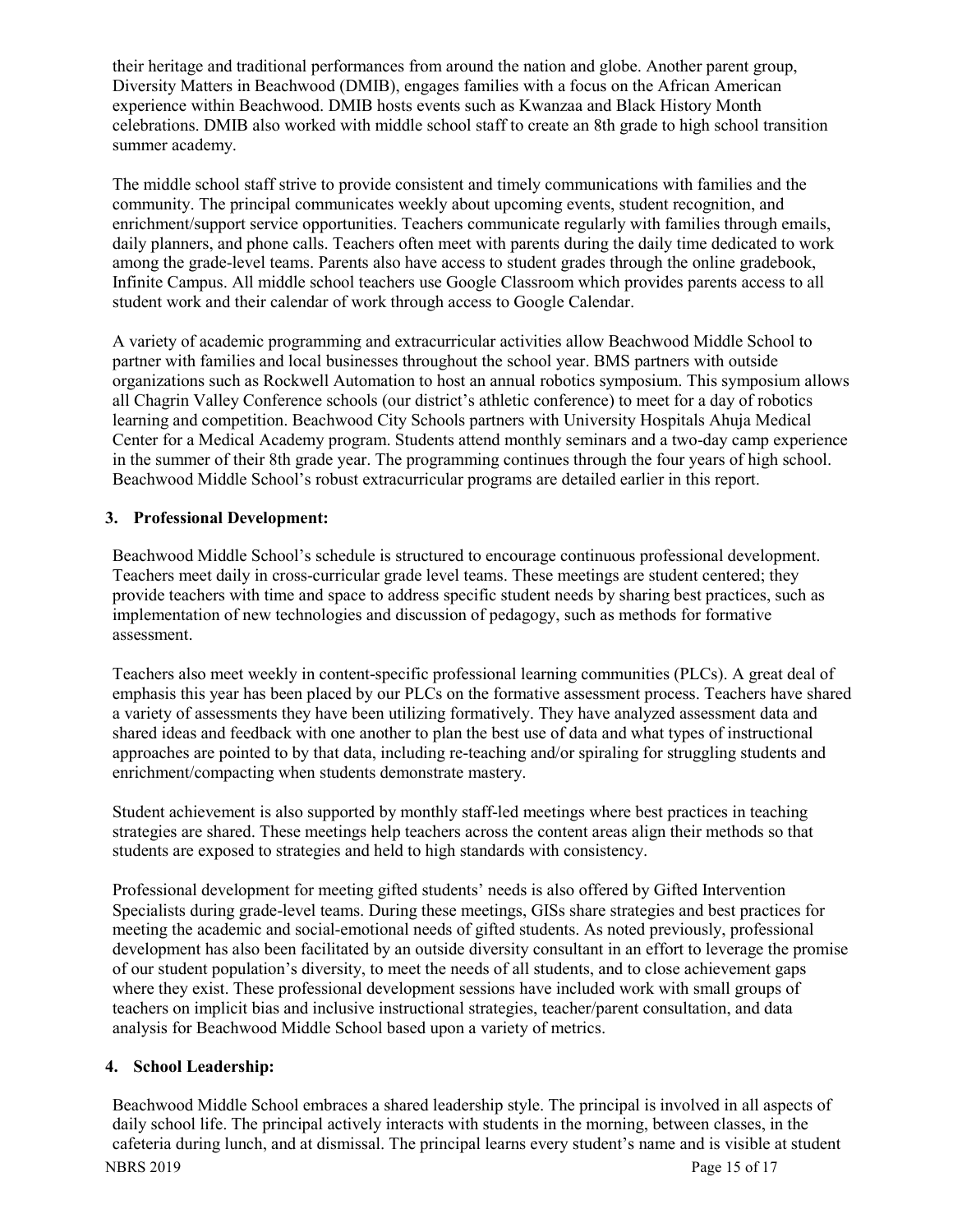events during and after school. This approach forges positive relationships inside and outside of the middle school.

With feedback from the district curriculum council, the principal sets building goals and targets for professional development each school year. The curriculum council uses data to develop goals for professional development each year. The professional development for the last two school years focused on the areas of formative assessment and differentiation.

Shared leadership takes the shape of team leaders facilitating daily meetings with grade level teams. The grade level PLC focuses on the development and implementation of data-driven RTI strategies. The grade level teams also plan interdisciplinary course work. Recently the 7th grade team created a unit for the Crusades that allowed students to gain a better understanding of these historical events through a focus on multiple perspectives. A variety of literary sources were incorporated to achieve this goal.

Subject area leaders are often divided between the high school and middle school. Teacher subject area leaders facilitate department meetings every Wednesday. By having teachers specialize in one subject area, they have become experts in their content. Subject area leaders establish goals relating directly to the district initiatives. Meetings are facilitated where teachers discuss lesson planning, share student work, and create, as well as share, common assessments.

All staff members focus on relationship building and rewarding students through the middle school PBIS initiative (SWAG). Whether you are a teacher, psychologist, custodian, or bus driver, staff reward students for positive decision making.

This shared leadership style is not only demonstrated by the staff but by the students as well. The BMS Student Council frequently plans fundraisers for local and national charities and sponsors events that promote a positive school culture. Recently, Student Council collected shoes that were donated to those in need around the world. The MAC Scholars program promotes confidence and skills among African American students to help close the racial achievement gap that exists in our school. The group meets weekly and plans a variety of events such as Kwanzaa and Black History Month. Beachwood Middle School boasts one of only three middle school Red Cross Clubs in Ohio. Recently students have volunteered at blood drives, written letters to men and women in the military, and completed first aid and babysitting classes.